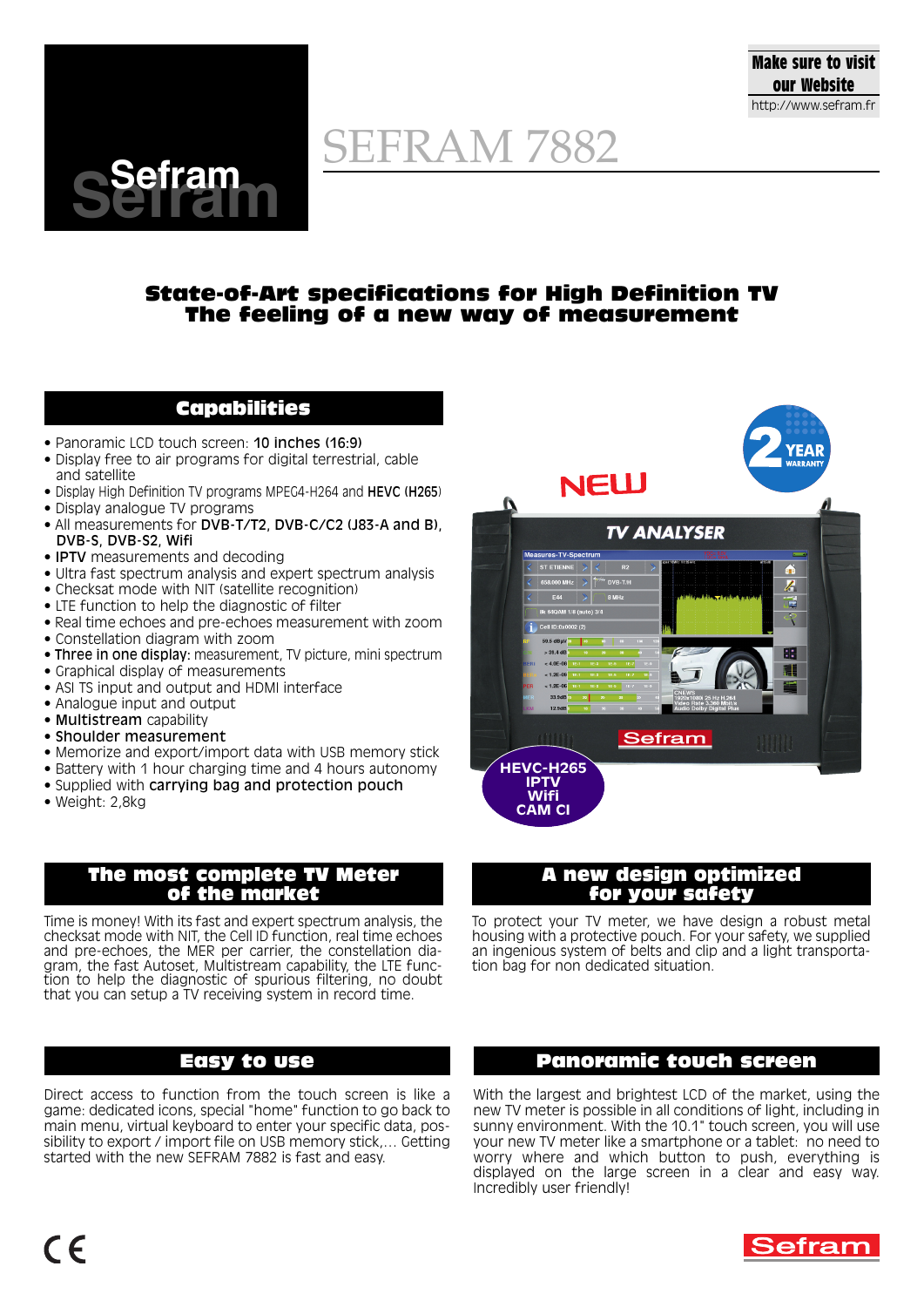

#### **Terrestrial, satellite & cable TV Meter**

| <b>Technical specifications</b>                        | <b>Terrestrial band</b>                                                      |                                                                           |                                                     |                                                                  | <b>Satellite band</b>                                |                                        |                                                         |  |
|--------------------------------------------------------|------------------------------------------------------------------------------|---------------------------------------------------------------------------|-----------------------------------------------------|------------------------------------------------------------------|------------------------------------------------------|----------------------------------------|---------------------------------------------------------|--|
| Frequency                                              |                                                                              |                                                                           |                                                     |                                                                  |                                                      |                                        |                                                         |  |
| Range                                                  | 5-1005 MHz                                                                   |                                                                           |                                                     |                                                                  |                                                      | 900-2200 MHz                           |                                                         |  |
| Resolution                                             | measurement: 50 kHz, display: 1 kHz                                          |                                                                           |                                                     |                                                                  |                                                      | measurement:<br>1MHz, display: 1MHz    |                                                         |  |
| Level measurements                                     |                                                                              |                                                                           |                                                     |                                                                  |                                                      |                                        |                                                         |  |
| Dynamic range                                          |                                                                              |                                                                           | 20-120 dBuV                                         |                                                                  |                                                      |                                        | 20-120 dBµV                                             |  |
| Noise floor level                                      |                                                                              |                                                                           | 10 dBuV typical<br>dBuV, dBmV, dBm                  |                                                                  |                                                      | 20 dBuV typical<br>dBµV, dBmV, dBm     |                                                         |  |
| Units<br>Accuracy                                      |                                                                              |                                                                           | $\pm 2$ dB +/- 0.05dB/°C                            |                                                                  |                                                      | $±2dB +/- 0.05dB/C$                    |                                                         |  |
| Resolution                                             |                                                                              |                                                                           | 0,1dB                                               |                                                                  |                                                      | 0,1dB                                  |                                                         |  |
| Measurement filters                                    |                                                                              |                                                                           | 25kHz                                               |                                                                  |                                                      |                                        | 125kHz                                                  |  |
| Standards                                              |                                                                              | BG, DK, I, L, MN, FM, DAB/DAB+, Porteuse, DVB-T/T2/T2lite, DVB-C/C2, J83B |                                                     |                                                                  |                                                      |                                        | PAL, SECAM, NTSC,<br>Porteuse, DVB-S/S2, DSS<br>RF, C/N |  |
| Measurements<br>Mesures numériques                     | DVB-T/H                                                                      | DVB-T2/T2lite                                                             | RF, C/N, V/A<br>DVB-C                               | DVB-C2                                                           | <b>J83B</b>                                          | DVB-S, DSS                             | DVB-S2                                                  |  |
| Bit Error Rate (BER)                                   | CBER                                                                         | <b>LDPC</b>                                                               | BER                                                 | BER                                                              | <b>BER</b>                                           | CBER                                   | LDPC (BERI)                                             |  |
|                                                        | (before Viterbi BERi)                                                        | (BERi)                                                                    | (before Reed Solomon                                | (before Reed Solomon                                             | after Reed Solomon                                   | (before Viterbi BERi)                  | BCH (BERO)                                              |  |
|                                                        | VBER<br>(after Viterbi BERo)                                                 | <b>BCH</b><br>(BERO)                                                      | BERI)<br><b>UNC</b>                                 | BERI)<br><b>UNC</b>                                              | BERO)<br><b>UNC</b>                                  | <b>VBER</b><br>after Viterbi BERo)     | PER<br>Link margin                                      |  |
|                                                        | <b>UNC</b>                                                                   | <b>FER</b>                                                                | (lost packets PER)                                  | (lost packets PER)                                               | (lost packets PER)                                   | <b>UNC</b>                             |                                                         |  |
|                                                        | (lost packets PER)                                                           | (frame error PER)                                                         | Noise margin                                        | Noise margin                                                     | Noise margin                                         | (lost packets PER)                     |                                                         |  |
| Modulation Error Rate (MER)                            | Noise margin<br>5 - 35dB                                                     | Noise margin<br>$5 - 35dB$                                                | 20 - 40dB                                           | 20 - 40dB                                                        | 20 - 35dB                                            | $0-20dB$                               | Link margin                                             |  |
| MER per carrier                                        | yes                                                                          | yes                                                                       | $\sim$                                              | yes                                                              | ÷.                                                   |                                        |                                                         |  |
| Symbol rate                                            | $\sim$                                                                       | ×                                                                         | 1 to 7.224 Ms/s                                     | ×                                                                | 1 to 5.563 Ms/s                                      | 1 to 45Ms/s                            | 1 to 45Ms/s                                             |  |
|                                                        |                                                                              |                                                                           | (J.83A)                                             |                                                                  |                                                      |                                        |                                                         |  |
| Bandwidth<br>Mode                                      | 5, 6, 7, 8 MHz                                                               | 1,7, 5, 6, 7, 8 MHz<br>SISO, MISO, PLP                                    | $\sim$                                              | 6, 8 MHz<br>PLP                                                  | $\overline{\phantom{a}}$                             | $\overline{\phantom{a}}$               | $\sim$                                                  |  |
|                                                        |                                                                              | simple or multiple                                                        |                                                     | simple or multiple,<br>data slice                                |                                                      |                                        |                                                         |  |
| FFT size                                               | 2k and 8k, auto                                                              | 1k, 2k, 4k, 8k, 16k                                                       | $\overline{\phantom{a}}$                            | 4k                                                               | $\overline{\phantom{a}}$                             | $\sim$                                 | $\overline{\phantom{a}}$                                |  |
|                                                        | and manuel                                                                   | and $32k +$                                                               |                                                     |                                                                  |                                                      |                                        |                                                         |  |
|                                                        |                                                                              | bandwidth extension.<br>auto                                              |                                                     |                                                                  |                                                      |                                        |                                                         |  |
| Constellation                                          | QPSK.                                                                        | QPSK.                                                                     | 16, 32, 64, 128                                     | 16, 64, 256.                                                     | 64, 256QAM                                           | <b>QPSK</b>                            | QPSK, 8PSK,                                             |  |
|                                                        | 16 and 64QAM, auto                                                           | 16, 64 and 256QAM, auto                                                   | and 256QAM                                          | 1024, 4096QAM                                                    |                                                      |                                        | <u>16APSK, 32APSK<br/>2/5, 1/2, 3/5, 2/3, 3/4,</u>      |  |
| Code rate                                              | 1/2, 2/3, 3/4, 5/6,<br>7/8 (auto)                                            | 1/2, 3/5, 2/3, 3/4,<br>4/5, 5/6 (auto)                                    |                                                     | 2/3, 3/4, 4/5, 5/6,<br>8/9, 9/10                                 | ×,                                                   | 1/2, 2/3, 3/4, 5/6,<br>6/7, 7/8 (auto) | 5/6, 8/9, 9/10 (auto)                                   |  |
| Guard interval                                         | auto and manuel                                                              | auto                                                                      | $\sim$                                              | auto                                                             | $\overline{\phantom{a}}$                             | $\overline{\phantom{a}}$               |                                                         |  |
| Inverted spectrum                                      | auto                                                                         | auto                                                                      | auto                                                | auto                                                             | auto                                                 | auto                                   | auto                                                    |  |
| HP/LP<br>PLP choice                                    | yes<br>$\sim$                                                                | yes                                                                       | $\overline{\phantom{a}}$<br>$\sim$                  | yes                                                              | $\overline{\phantom{a}}$<br>$\overline{\phantom{a}}$ | $\overline{\phantom{a}}$<br>$\sim$     | $\sim$<br>$\sim$                                        |  |
| Multistream                                            | ×                                                                            | $\sim$                                                                    | $\sim$                                              | $\sim$                                                           | ÷.                                                   | $\sim$                                 | oui, PL descrambling                                    |  |
| Standards                                              | ETS 301-701                                                                  | ETS 302-755                                                               | ITU J83-AppendixA                                   | ETS 302-769                                                      | ETS 302-769                                          | ETS 300-421                            | ETS 302-307                                             |  |
| Pre-echoes /Echoes / Impulse response<br>Dynamic range | 30 dB, 75km (en 8k)                                                          | 50 dB, -75km +75km<br>(en 8k)                                             |                                                     | 50 dB, -5km +5km                                                 |                                                      |                                        | ٠                                                       |  |
| Units<br>Constellation diagram                         | us, km, miles<br>yes                                                         | us, km, miles<br>yes                                                      | yes                                                 | us, km, miles<br>yes                                             | yes                                                  | $\sim$<br>yes                          | $\overline{\phantom{a}}$<br>yes                         |  |
| Spectrum analysis                                      |                                                                              |                                                                           |                                                     |                                                                  |                                                      |                                        |                                                         |  |
| Span                                                   |                                                                              |                                                                           |                                                     | 1MHz to full span in 1, 2, 5 sequences                           |                                                      |                                        |                                                         |  |
| sweep time<br>Filters (automatic                       | 100ms mini, 500 ms maxi                                                      |                                                                           |                                                     |                                                                  |                                                      |                                        |                                                         |  |
| with selected span)                                    | 1,25k, 2,5k, 6,25k, 12,5k, 25k, 62,5k, 125k, 250k, 625kHz, 1,25MHz, 2,5MHz   |                                                                           |                                                     |                                                                  |                                                      |                                        |                                                         |  |
| Attenuator                                             | automatic ou manuel (0 to 50 dB with 10 dB steps)                            |                                                                           |                                                     |                                                                  |                                                      |                                        |                                                         |  |
| Dynamic (display)                                      | 60 dB (10 dB/div)                                                            |                                                                           |                                                     |                                                                  |                                                      |                                        |                                                         |  |
| With NIT(OSD)<br>and TV picture                        |                                                                              |                                                                           |                                                     | yes                                                              |                                                      |                                        |                                                         |  |
| Measurement map                                        |                                                                              |                                                                           |                                                     |                                                                  |                                                      |                                        |                                                         |  |
| Capacity                                               |                                                                              |                                                                           |                                                     | scrolling of 100 programs maximum                                |                                                      |                                        |                                                         |  |
| Display<br>Antenna Check mode                          |                                                                              |                                                                           |                                                     | graphical (bargraph), tilt measurement                           |                                                      |                                        |                                                         |  |
| Goal                                                   |                                                                              |                                                                           | fast antenna pointing                               |                                                                  |                                                      |                                        | fast antenna pointing,                                  |  |
|                                                        |                                                                              |                                                                           |                                                     |                                                                  |                                                      |                                        | single or double LNB                                    |  |
| Places/Satellites                                      | 30 satellites typical.<br>30 places typical<br>with European database loaded |                                                                           |                                                     |                                                                  |                                                      |                                        |                                                         |  |
| NIT ckeck                                              |                                                                              |                                                                           | yes                                                 |                                                                  |                                                      |                                        | yes                                                     |  |
|                                                        |                                                                              |                                                                           | ckeck 4 channels per place, can be modified by user |                                                                  |                                                      |                                        | ckeck 4 channels per place,                             |  |
|                                                        |                                                                              |                                                                           |                                                     |                                                                  |                                                      |                                        | can be modified by user                                 |  |
| Signal Monitoring                                      |                                                                              |                                                                           |                                                     |                                                                  |                                                      |                                        |                                                         |  |
| measurements<br>duration                               |                                                                              |                                                                           |                                                     | all, level and digital measurements<br>10mn, 60mn, 8h, 24h, 7d   |                                                      |                                        |                                                         |  |
| Memory                                                 |                                                                              |                                                                           |                                                     |                                                                  |                                                      |                                        |                                                         |  |
| Saving                                                 |                                                                              |                                                                           |                                                     | internal non volatile memory, or USB memory stick (not supplied) |                                                      |                                        |                                                         |  |
| Data                                                   |                                                                              |                                                                           |                                                     | places, measure (level, BER/MER, frequency map, spectrums,)      |                                                      |                                        |                                                         |  |
| Capacity<br>TV picture and sounds                      |                                                                              |                                                                           |                                                     | 512 Kb (1000 files or folders max.)                              |                                                      |                                        |                                                         |  |
| Analog programs                                        |                                                                              |                                                                           |                                                     | PAL, SECAM, NTSC                                                 |                                                      |                                        |                                                         |  |
| Digital programs                                       |                                                                              |                                                                           |                                                     | MPEG2, MPEG4, HEVC, SD and HD definition                         |                                                      |                                        |                                                         |  |
| Sounds                                                 |                                                                              |                                                                           |                                                     | MPEG-1, MPEG-2, AAC, HE AAC, Dolby® Digital, Dolby® Digital Plus |                                                      |                                        |                                                         |  |
| Encrypted programs (*)                                 |                                                                              |                                                                           |                                                     | yes                                                              |                                                      |                                        |                                                         |  |
| RF input                                               |                                                                              |                                                                           |                                                     |                                                                  |                                                      |                                        |                                                         |  |
| Input<br>Max permissive voltage                        |                                                                              |                                                                           |                                                     | 75 Ohm, F and BNC with adaptor supplied<br>50 Vrms / 50Hz        |                                                      |                                        |                                                         |  |